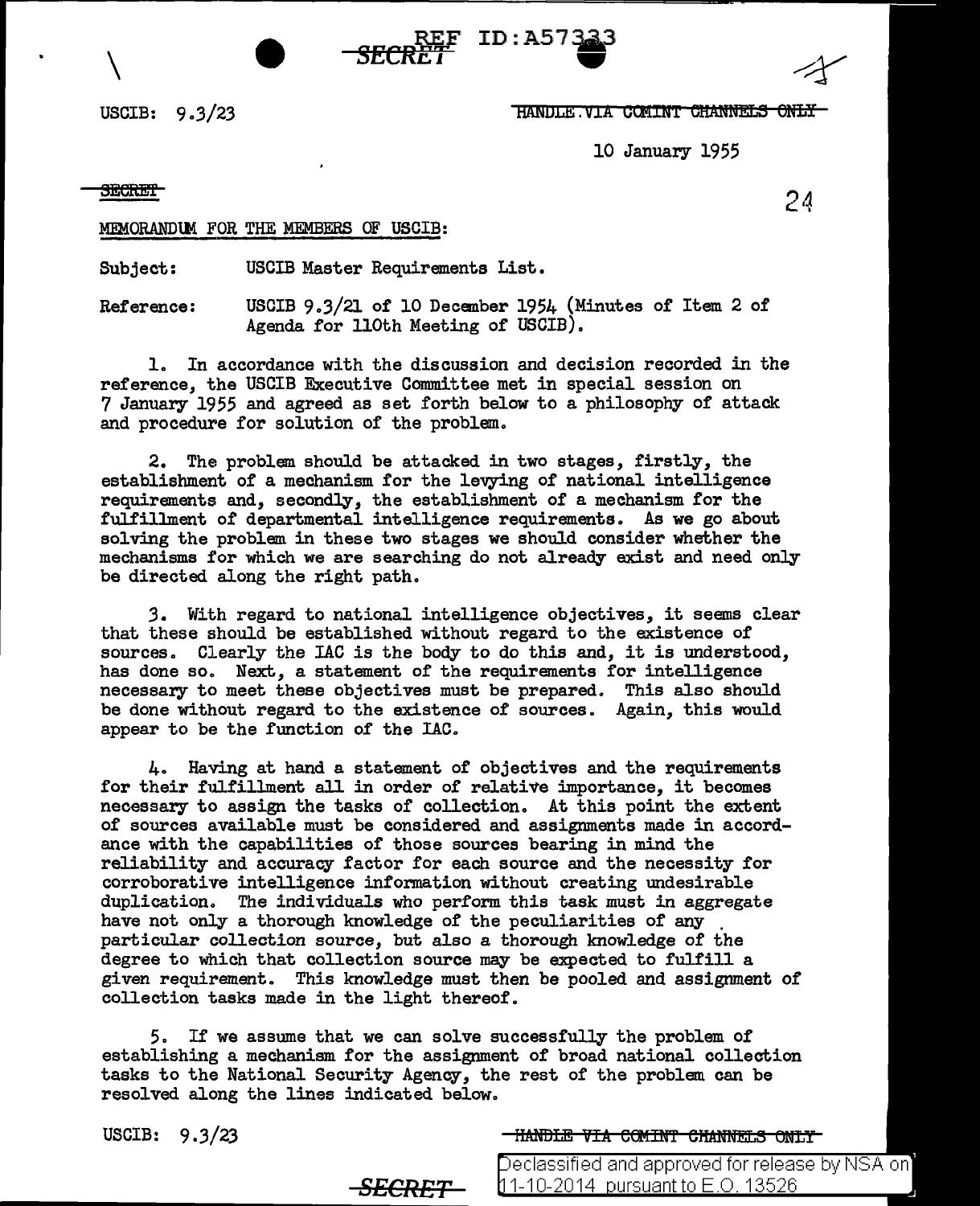USCIB: 9.3/23

10 January 1955

**SEGRIT** 

Subject: USCIB Master Requirements List.

REF ID:A57333

6. At this point each member department and agency or USCIB should examine the national collection tasks which have been assigned to the National Security Agency and determine what if any of his departmental or agency requirements would not be likely to be included therein. A list in the form of additional COMINT collection tasks should then be prepared by each member department and agency of USCIB and a mechanism found for integrating these requirements with the national tasks already established and arranging the combined requirements in order of relative priority. USCIB would appear to be the mechanism for this purpose.

7. Having now established in order or relative priority a list including both the national and the departmental tasks to be performed by the COMINT source, it becomes necessary to formulate an implementing plan and a means of assessing the effectiveness of such a plan. A mechanism for this must now be found. Since it is this aspect of the problem that has thus far not been solved to the satisfaction of our collector, the National Security Agency, it would appear that the NSA is the mechanism which should prepare the Implementing Collection Plan and submit it to USCIB for review and approval. With the National Security Agency now in possession of an approved collection plan we need only find a way to see how well it works. NSA should, therefore, prepare clear and understandable periodic progress reports to USCIB concerning conformity with, and fulfillment of, the guidance received; the basic allocation of COMINT resources; and an estimate of the additional resources required to enhance fulfillment of the COMINT objectives. After study of this periodic report, USCIB should advise the National Executive Agent as to what resources it considers should be made available for COMINT production in the coming year.

8. The remaining questions of how adjustments of emphasis within an established task or the addition of unforeseen tasks would be answered by providing a suitable arrangement for direct authoritative approach to the NSA at levels prescribed by USCIB. In case of conflict between such adjustments or unforeseen tasks and the already established tasks, rapid recourse to USCIB for solution should be provided.

9. In order to draw up specific recommendations as to how the above should be accomplished an Ad Hoc Committee of USCIBEC composed. as follows was established:

Captain J. S. Holtwick, USN Lt. Colonel F. J. Harrold. USAF NSA USAF OGA

USCIB:  $9.3/23$  - 2 -

## *SECRET*